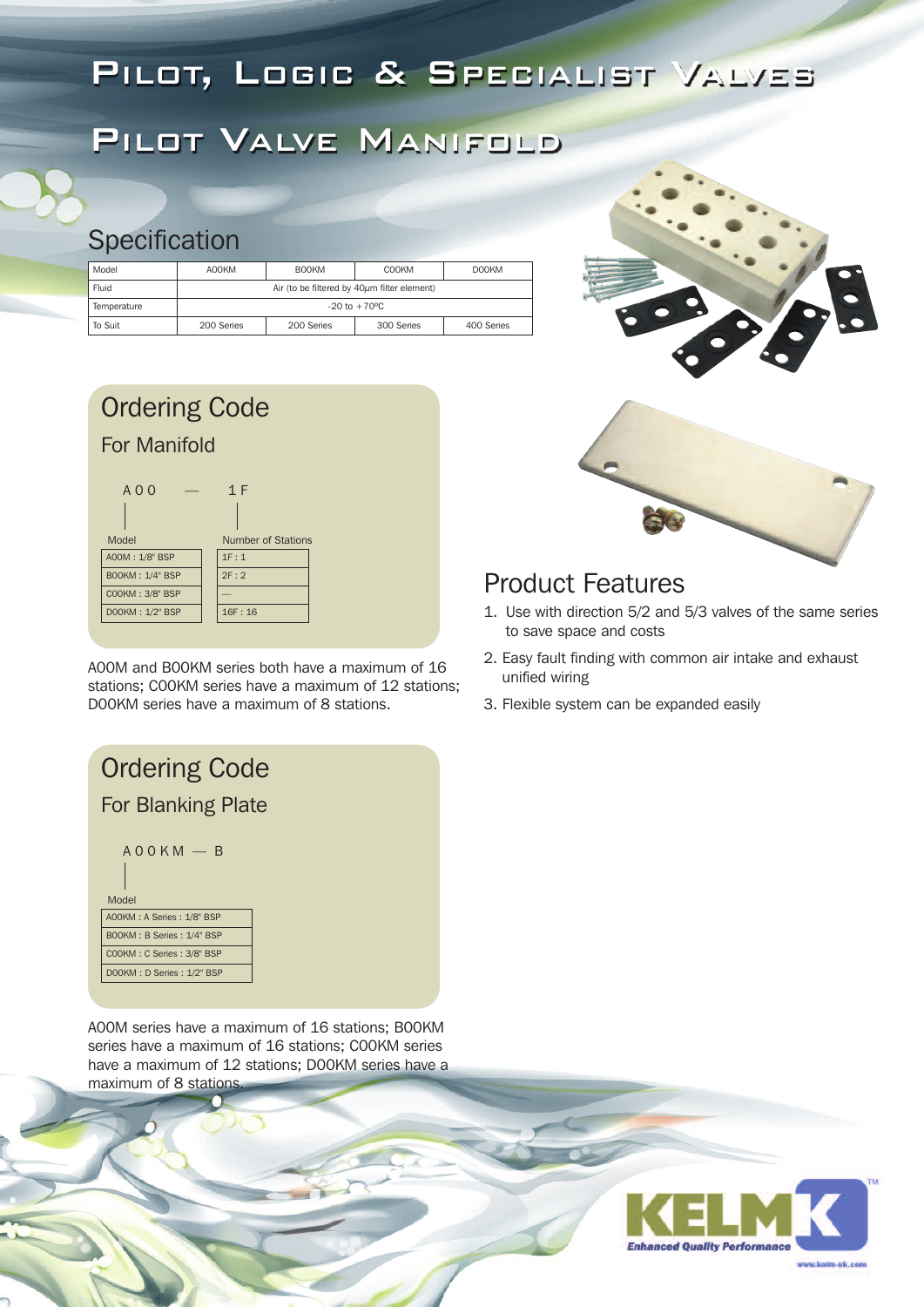### PILOT, LOGIC & SPECIALIST VALVES

## PILOT VALVE MANIFOLD

**Dimensions** 







øE

 $\overline{H}$ 

F

 $^{\circledR}$ 

 $\overrightarrow{A}$ 

 $\bigoplus$ 

 $\overline{\mathbb{Q}}$ 

<u>Blan</u>king plate

⊲่๒่⊲∣≅

| Model / Item | Α   | В    |    |     |      | $\sim$<br>G | H             |      |      |    |    |     |     |     |     |     |     |                          |     |                          |     |
|--------------|-----|------|----|-----|------|-------------|---------------|------|------|----|----|-----|-----|-----|-----|-----|-----|--------------------------|-----|--------------------------|-----|
|              |     |      | ◡  |     |      |             |               |      |      | 1F | 2F | 3F  | 4F  | 5F  | 6F  | 7F  | 8F  | 9F                       | 10F | 11F                      | 12F |
| A00M         | 58  | 43.2 | 20 | 4.5 | 18.3 | 19          | $\mathcal{D}$ | 10   | 28.2 | 38 | 57 | 76  | 95  | 114 | 133 | 152 | 171 | 190                      | 209 | 228                      | 247 |
| <b>BOOKM</b> | 61  | 50.7 | 21 | 4.5 | 22.4 | 23          | 6             | 12   | 31.7 | 46 | 69 | 92  | 115 | 138 | 161 | 184 | 207 | 230                      | 253 | 276                      | 299 |
| COOKM        | 75  | 64.8 | 26 | 4.5 | 27.3 | 27          | 6             | 13.5 | 40   | 54 | 82 | 110 | 138 | 166 | 194 | 222 | 250 | 278                      | 306 | 334                      | 362 |
| <b>DOOKM</b> | 104 | 94.5 | 32 | 5.5 | 34.3 | 31.5        |               | 14.5 | -57  | 63 | 98 | 133 | 168 | 203 | 238 | 273 | 308 | $\overline{\phantom{a}}$ | -   | $\overline{\phantom{a}}$ |     |

| Model / Item |                          |     |     |     | P  |    |     |     |     |     |     |     |                          |     |                          |     |     |                          |                          |     |
|--------------|--------------------------|-----|-----|-----|----|----|-----|-----|-----|-----|-----|-----|--------------------------|-----|--------------------------|-----|-----|--------------------------|--------------------------|-----|
|              | 13F                      | 14F | 15F | 16F | 1F | 2F | 3F  | 4F  | 5F  | 6F  | 7F  | 8F  | 9F                       | 10F | 11F                      | 12F | 13F | 14F                      | 15F                      | 16F |
| A00M         | 266                      | 285 | 304 | 323 | 28 | 47 | 66  | 85  | 104 | 123 | 142 | 161 | 180                      | 199 | 218                      | 237 | 256 | 275                      | 294                      | 313 |
| <b>BOOKM</b> | 322                      | 345 | 368 | 391 | 34 | 57 | 80  | 103 | 126 | 149 | 172 | 195 | 218                      | 241 | 264                      | 287 | 310 | 333                      | 356                      | 379 |
| <b>COOKM</b> | $\overline{\phantom{a}}$ | -   | -   | -   | 42 | 70 | 98  | 126 | 154 | 182 | 210 | 238 | 266                      | 294 | 322                      | 350 | -   | -                        | -                        |     |
| <b>DOOKM</b> | $\overline{\phantom{a}}$ | -   | -   | -   | 49 | 84 | 119 | 154 | 189 | 224 | 259 | 294 | $\overline{\phantom{a}}$ | -   | $\overline{\phantom{a}}$ | -   | -   | $\overline{\phantom{0}}$ | $\overline{\phantom{a}}$ |     |

| Model / Item | Κ     | K1  | M<br>(Pilot) | M1<br>Sol) | Q       | R  | S  |      |      |    | W     | Χ  | $\checkmark$ |
|--------------|-------|-----|--------------|------------|---------|----|----|------|------|----|-------|----|--------------|
| A00M         | 139.4 | 81  | 96           | 154.5      | 1/4"    | 40 | 30 | 29   | 14   | 9  | 79    | 25 | 27           |
| <b>BOOKM</b> | 170   | 92  | 111          | 189        | 1/4"    | 43 | 32 | 30.5 | 14.5 | 9  | 93    | 26 | 35           |
| <b>COOKM</b> | 188.8 | 111 | 130          | 208        | 3/8"    | 56 | 48 | 37.5 | 13.5 | 11 | 99.5  | 30 | 40           |
| <b>DOOKM</b> | 221.8 | 142 | 163          | 243        | $1/2$ " | 68 | 67 | 52   | 18.5 | 18 | 112.5 | 38 | 50           |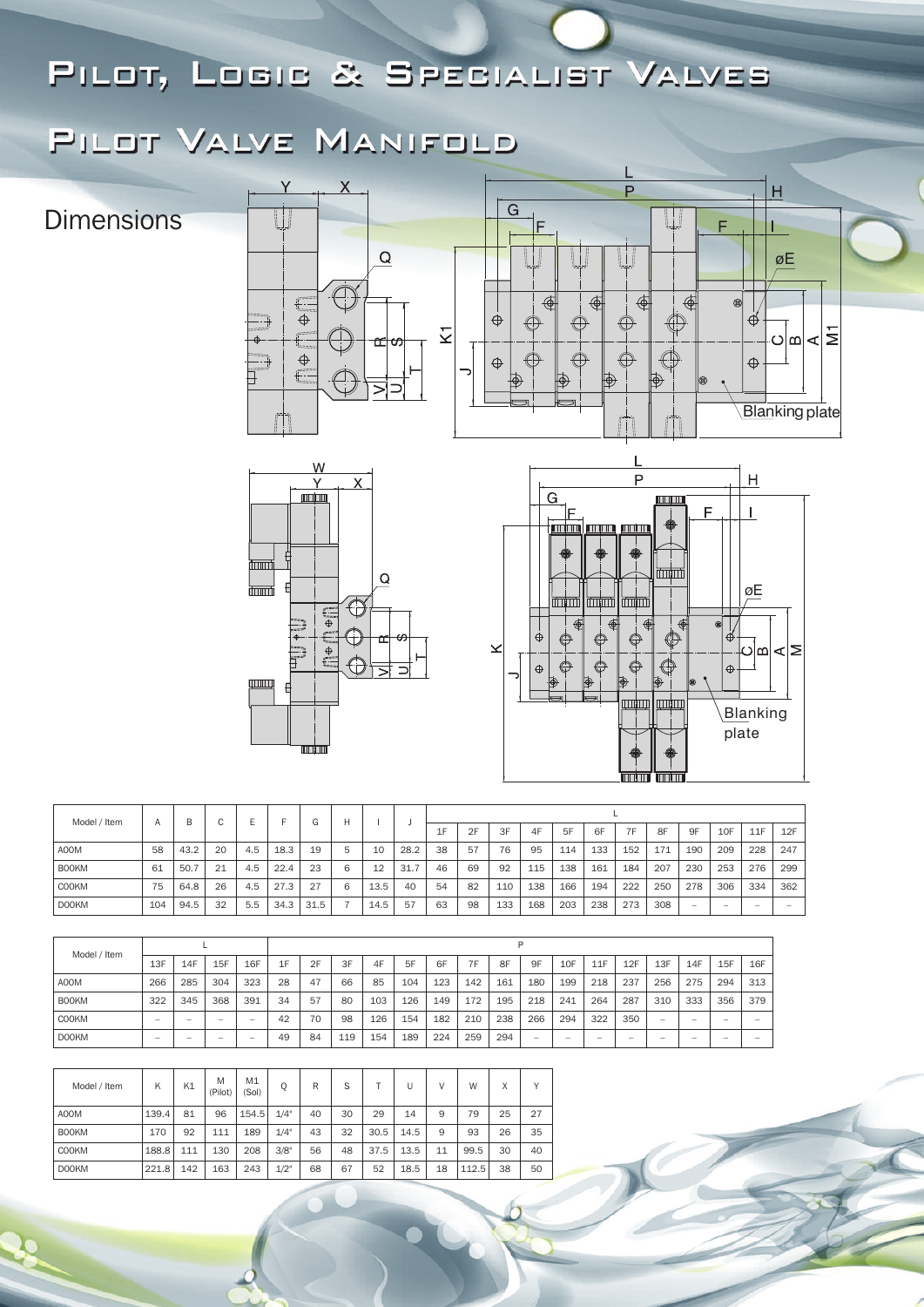## SOLENOID VALVE ACCESSORIES MANIFOLD

#### **Specification**

| Model       | A00KM      | <b>BOOKM</b>                                | <b>COOKM</b>             | <b>DOOKM</b> |
|-------------|------------|---------------------------------------------|--------------------------|--------------|
| Fluid       |            | Air (to be filtered by 40um filter element) |                          |              |
| Temperature |            |                                             | $-20$ to $+70^{\circ}$ C |              |
| l To Suit   | 200 Series | 200 Series                                  | 300 Series               | 400 Series   |

#### Ordering Code  $A 0 0 - 1 F$ Model Number of Stations A00M : 1/8" BSP B00KM : 1/4" BSP  $1F : 1$ 2F : 2 For Manifold

—  $16F : 16$ 

C00KM : 3/8" BSP D00KM : 1/2" BSP

A00M and B00KM series both have a maximum of 16 stations; C00KM series have a maximum of 12 stations; D00KM series have a maximum of 8 stations.



#### Product Features

- 1. Use with direction 5/2 and 5/3 valves of the same series to save space and costs
- 2. Easy fault finding with common air intake and exhaust unified wiring
- 3. Flexible system can be expanded easily

| <b>Ordering Code</b>      |
|---------------------------|
| <b>For Blanking Plate</b> |
| $A\cap OKM - B$<br>Model  |
| A00KM: A Series: 1/8" BSP |
| BOOKM: B Series: 1/4" BSP |
| COOKM: C Series: 3/8" BSP |
| DOOKM: D Series: 1/2" BSP |
|                           |

A00M series have a maximum of 16 stations; B00KM series have a maximum of 16 stations; C00KM series have a maximum of 12 stations; D00KM series have a maximum of 8 stations.